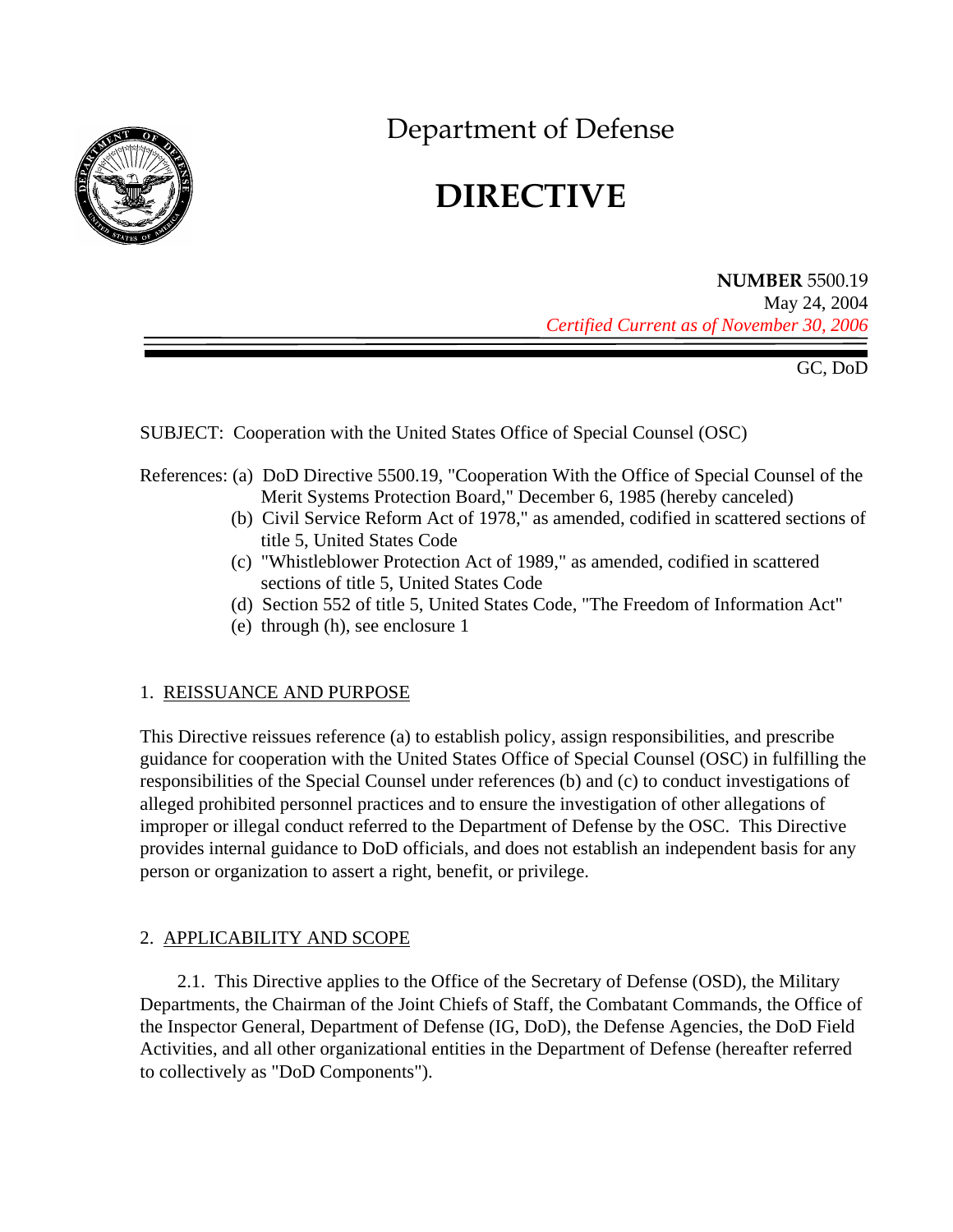2.2. The provisions of this Directive that address prohibited personnel practices do not apply to the Defense Intelligence Agency, the National Security Agency, the National Geospatial Intelligence Agency, or, as determined by the President, any DoD Component or unit thereof the principal function of which is the conduct of foreign intelligence or counterintelligence activities, as prescribed by 5 U.S.C.  $2302(a)(2)(C)(ii)$  (reference (b)).

2.3. This Directive does not restrict the IG, DoD, in coordinating investigative efforts on individual cases with the OSC where concurrent jurisdiction exists.

## 3. DEFINITIONS

The terms used in this Directive are defined in enclosure 2.

#### 4. POLICY

It is DoD policy that:

4.1. Civilian personnel actions taken by DoD management officials, civilian and military, shall conform to laws and regulations implementing established merit system principles and must be free of any prohibited personnel practices, as described in 5 U.S.C. 2302 of reference (b).

4.2. It is the responsibility of each DoD management official to take vigorous corrective action and, when appropriate, to initiate disciplinary measures when prohibited personnel practices occur.

4.3. The DoD Components shall cooperate with the OSC by:

4.3.1. Promoting merit system principles in civilian employment programs within the Department of Defense.

4.3.2. Investigating and reporting on allegations of improper or illegal conduct forwarded to the DoD Component by the OSC pursuant to 5 U.S.C. 1213 of reference (c).

4.3.3. Facilitating orderly investigation by the OSC of alleged prohibited personnel practices and other matters assigned for investigation to the OSC by law, such as allegations of arbitrary and capricious withholding of information under the Freedom of Information Act (reference (d)) and the Hatch Act (reference (e)).

4.4. The DoD Components shall cooperate with the OSC by providing appropriate assistance and information to its representatives during their investigations and by furnishing to the OSC investigators copies of releasable documents requested under the authority of the Civil Service Reform Act of 1978, as amended, Whistleblower Protection Act of 1989, as amended, and Civil Service Rule V (references (b), (c), and (f)).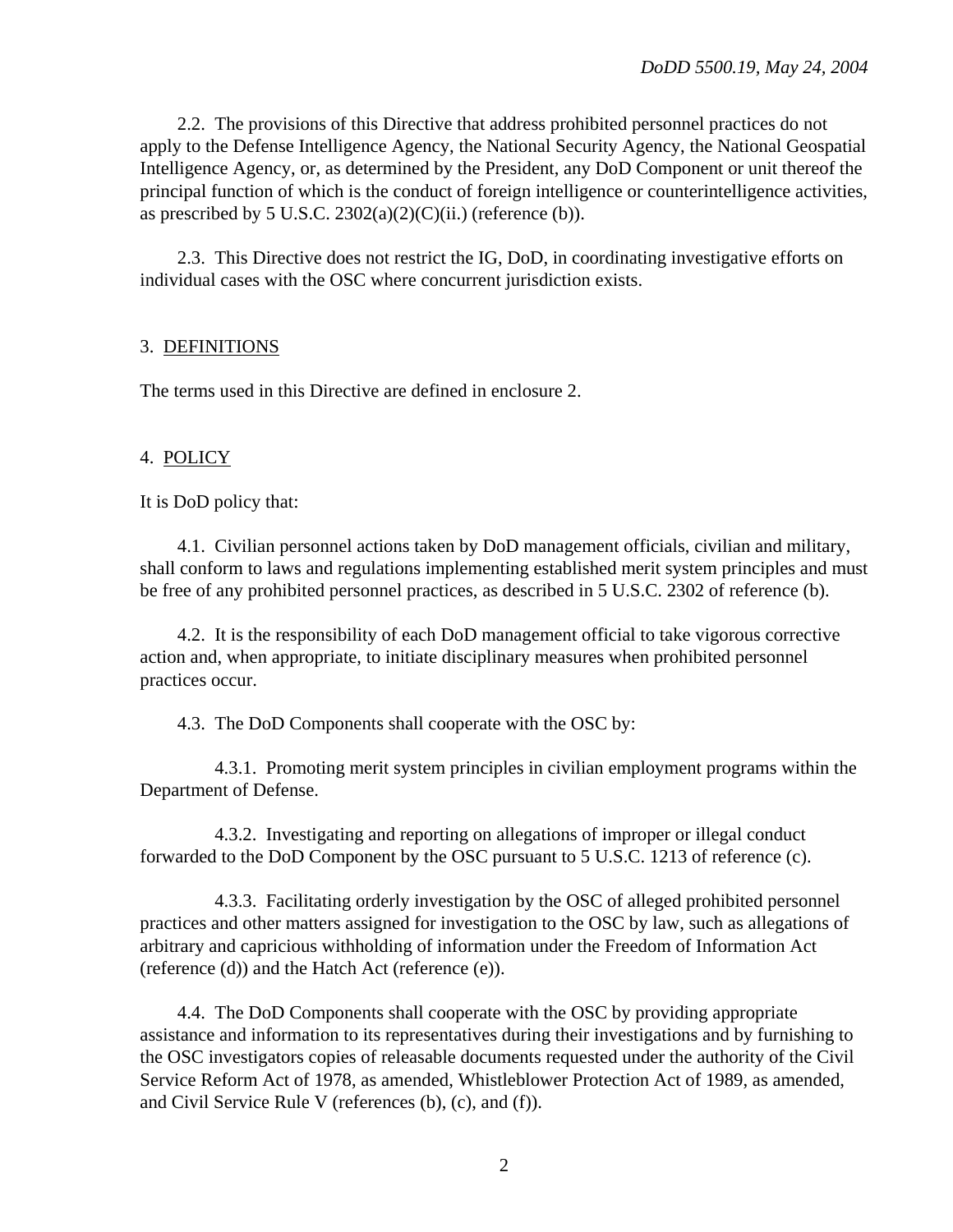4.5. Close coordination between the Department of Defense and OSC personnel during an OSC investigation is encouraged to eliminate duplication of effort, and to avoid unnecessary delay in initiating, when appropriate, corrective or disciplinary action. This coordination shall be conducted in full recognition of the independent statutory basis for the OSC, as provided in reference (c), and of the responsibilities of the Department of Defense.

4.6. OSC investigative requests involving classified information shall be accorded special attention and prompt consideration under existing administrative procedures.

4.7. When the OSC and a DoD Component or an employee assigned DoD counsel are engaged in litigation, release of information shall be accomplished pursuant to Merit Systems Protection Board (MSPB) rules of discovery (5 CFR 1201, Subpart B) (reference (g)).

4.8. Guidance on cooperation with the OSC is provided in enclosure 3.

#### 5. RESPONSIBILITIES

5.1. The General Counsel, Department of Defense (GC, DoD) shall provide overall legal guidance, whether by the issuance of regulations or otherwise, on all issues concerning cooperation with the OSC. This authority extends to:

5.1.1. Ensuring that DoD legal counsel is assigned upon request to represent a DoD employee suspected or accused by the OSC of committing a prohibited personnel practice or an illegal or improper act when the act complained of was within the scope of the employee's official responsibilities and such representation is in the interest of the Department of Defense; or, in unusual situations, that outside legal counsel is engaged where the use of DoD counsel would be inappropriate, and the same conditions are satisfied.

5.1.2. Providing DoD legal counsel to seek intervention for the purpose of representing the interests of the OSD or a Defense Agency (other than the Defense Logistics Agency (DLA)) in an MSPB hearing resulting from charges of misconduct against an employee of the OSD or a Defense Agency, under the authority of the Whistleblower Protection Act of 1989, as amended (reference (c)).

5.1.3. Seeking the assistance of the Department of Justice in responding to requests by employees for legal representation in obtaining judicial review of an order by the MSPB, under 5 U.S.C. 1215 (reference (c)).

5.1.4. Modifying the enclosures to this Directive and issuing supplementary instructions concerning all aspects of DoD cooperation with the OSC, including instructions on OSC investigations of allegedly arbitrary and capricious withholding of information under reference (d) or violations of reference (e).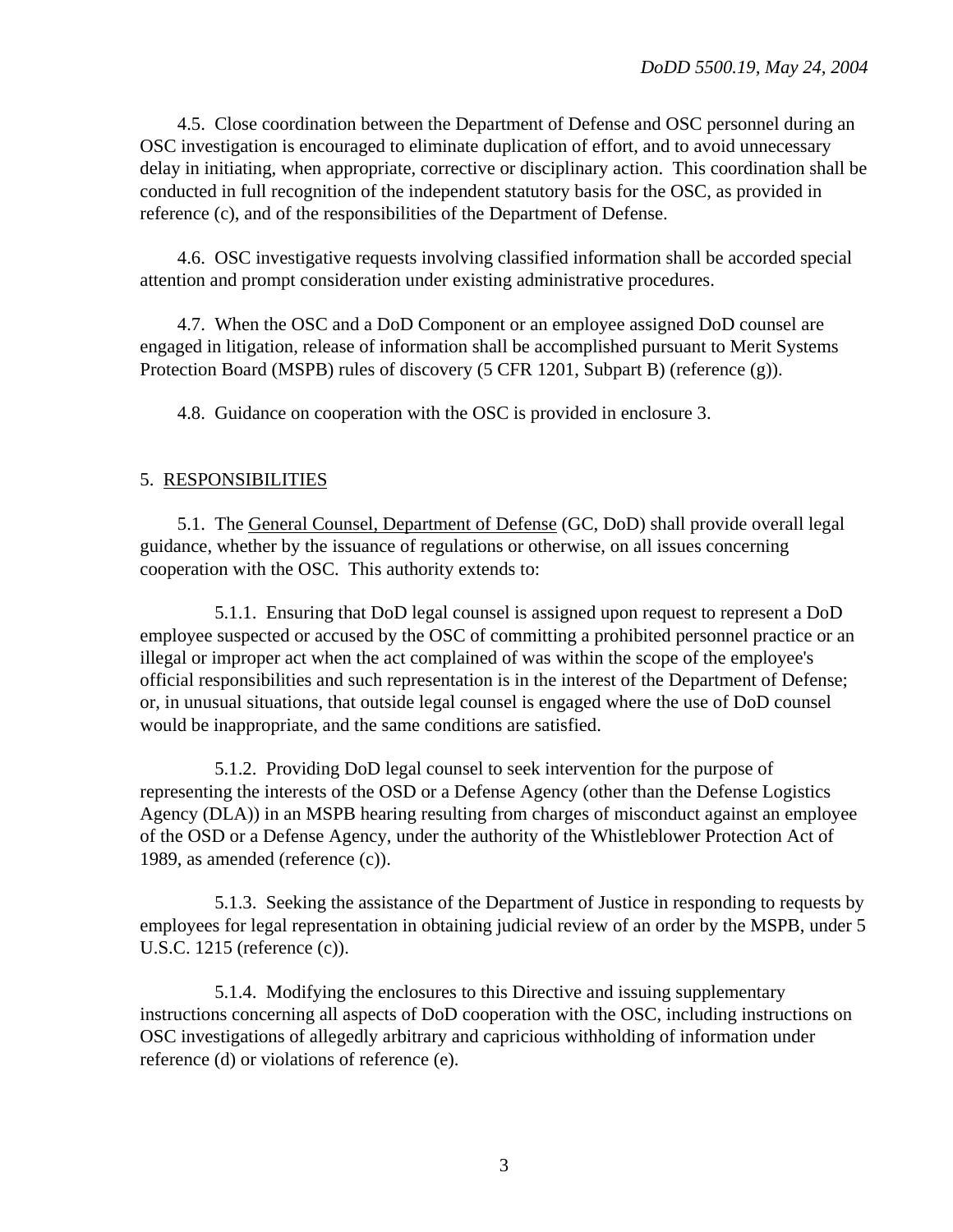5.1.5. Reviewing for adequacy and legal sufficiency with the IG, DoD, each report of an investigation that must be personally reviewed by the Secretary or Deputy Secretary of Defense on action taken or to be taken in response to an OSC finding that there is a substantial possibility to believe there has been a violation under 5 U.S.C. 1213 of reference (c). This does not include review of investigations of a prohibited personnel practice or allegation referred to the Attorney General of the United States for appropriate action.

5.1.6. Providing, in consultation with OSC, that the employees of the OSD or Defense Agencies (other than DLA) are informed of the rights and remedies available to them, as required by 5 U.S.C. 2302(c) of reference (b).

5.2. The Inspector General, Department of Defense (IG, DoD) shall:

5.2.1. Investigate, or cause to be investigated, as appropriate, any complaint referred to the Department of Defense by the OSC.

5.2.2. Coordinate, where practicable, investigative efforts by the DoD Components and the OSC, with particular emphasis on those conducted or initiated by action of the OSC.

5.2.3. Submit the results of any investigation conducted under this Directive to the appropriate General Counsel.

5.3. The Director of Administration and Management shall serve as the Senior Management Official, as described in paragraph E3.2.1., below, concerning allegations by the OSC of prohibited personnel practices or other illegal or improper acts in the OSD.

5.4. The Secretaries of the Military Departments and the Director, DLA, shall prescribe implementing documents to ensure that:

5.4.1. The policies, standards, and procedures set forth in this Directive are administered in a manner that encourages consistency in responding to investigations of alleged prohibited personnel practices.

5.4.2. Alleged illegal or improper conduct referred to a Military Department or the DLA by the OSC or by the OSD is carefully investigated.

5.4.3. There is full cooperation with the IG, DoD, and the GC, DoD, including assignment of military and civilian attorneys to represent employees suspected or accused by the OSC of committing a prohibited personnel practice or an otherwise illegal or improper act.

5.5. The General Counsels of the Military Departments and the General Counsel of the Defense Logistics Agency shall have the same authority for their respective DoD Components as given to the GC, DoD, under subparagraphs 5.1.1., 5.1.2., and 5.1.6., above.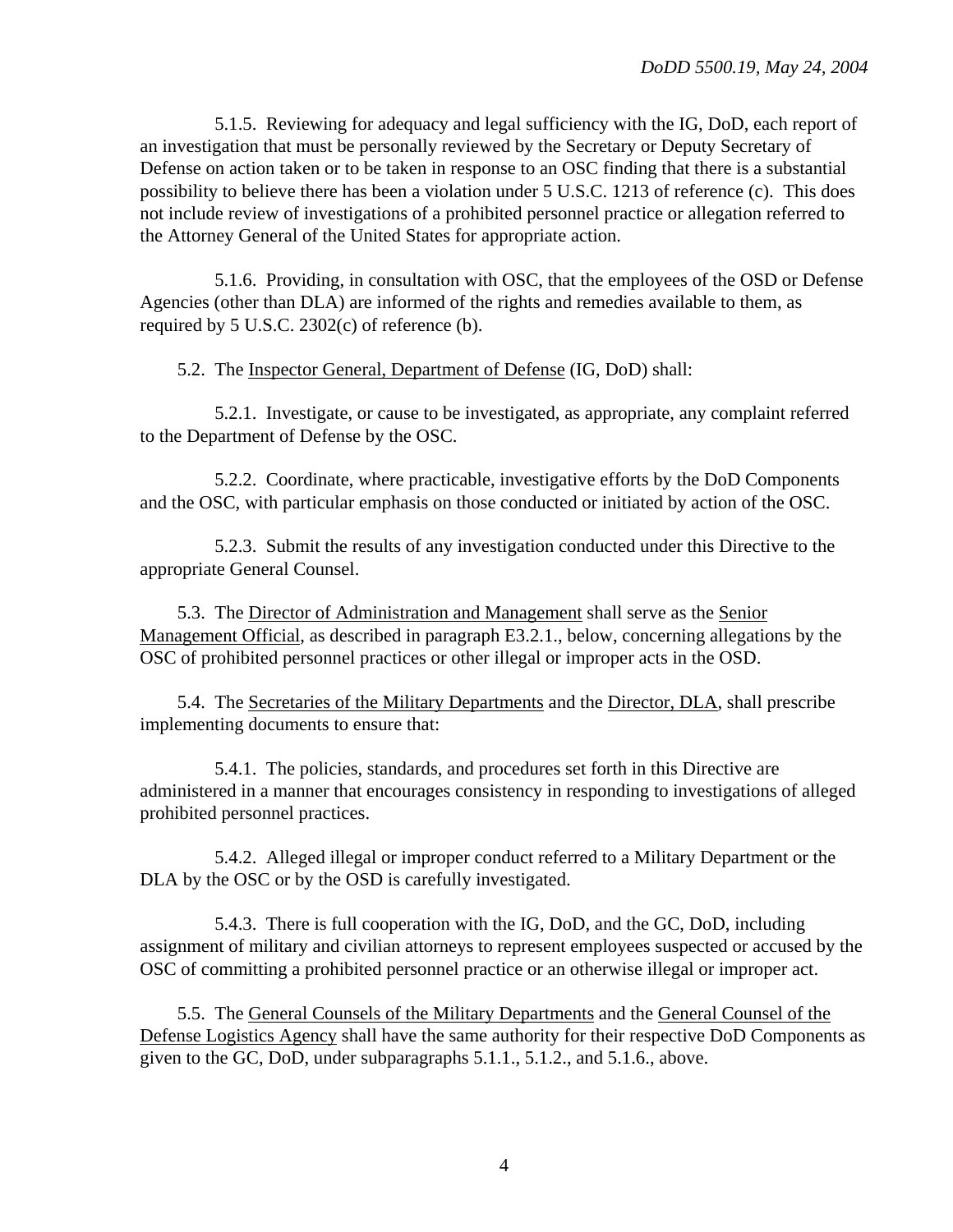## 6. EFFECTIVE DATE

This Directive is effective immediately.

Tail Welkwitz .<br>Paul Wolfowitz(

Deputy Secretary of Defense

Enclosures - 4

- E1. References, continued
- E2. Definitions
- E3. Guidance on Cooperation with the OSC
- E4. Legal Representation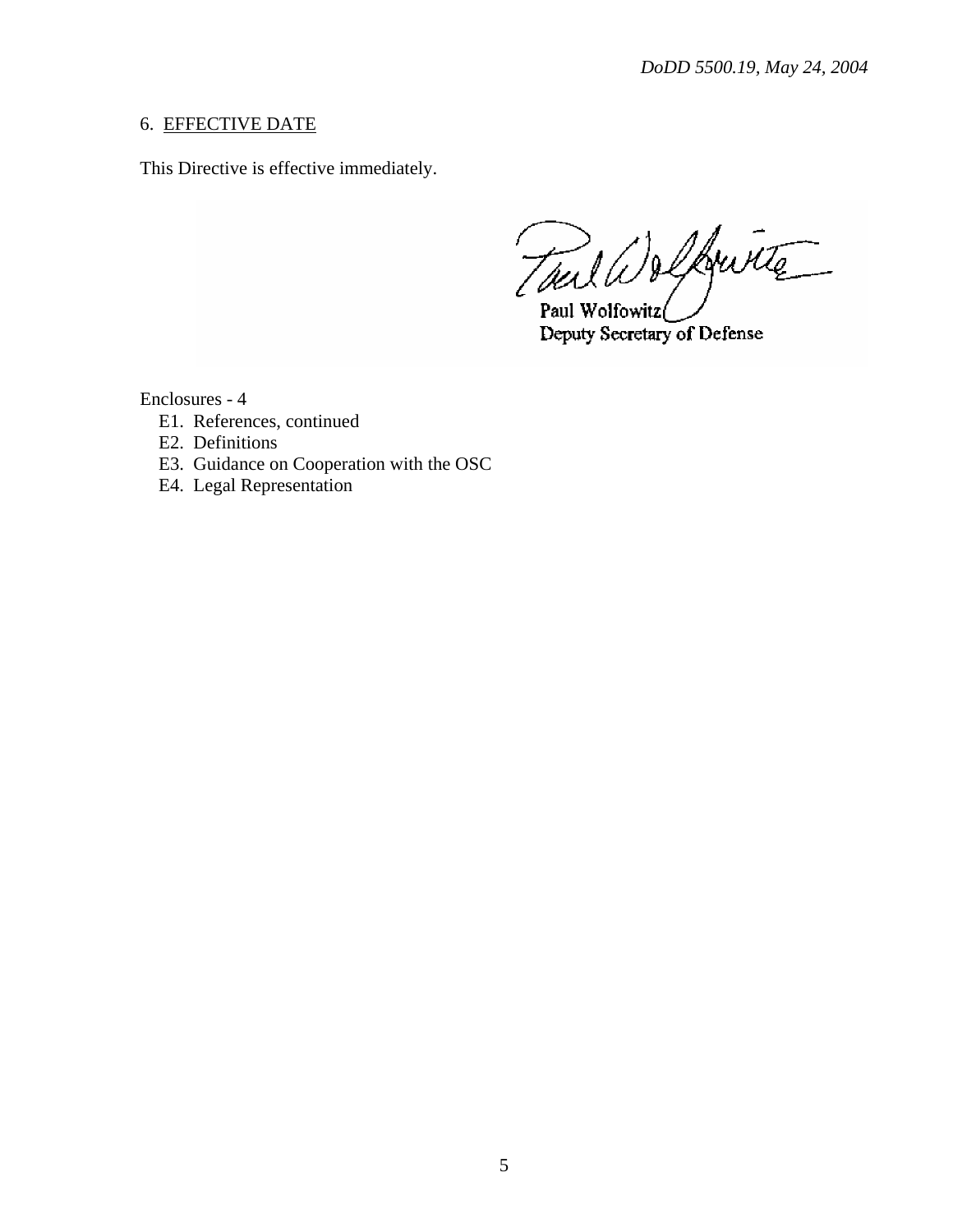## E1. ENCLOSURE 1

## REFERENCES, continued

- (e) Chapter 73 of title 5, United States Code, Subchapter III, "The Hatch Act"
- (f) Section 5.4 of title 5, Code of Federal Regulations, "Civil Service Rule V"
- (g) Section 1201 of title 5, Code of Federal Regulations
- (h) Section 3110 of title 5, United States Code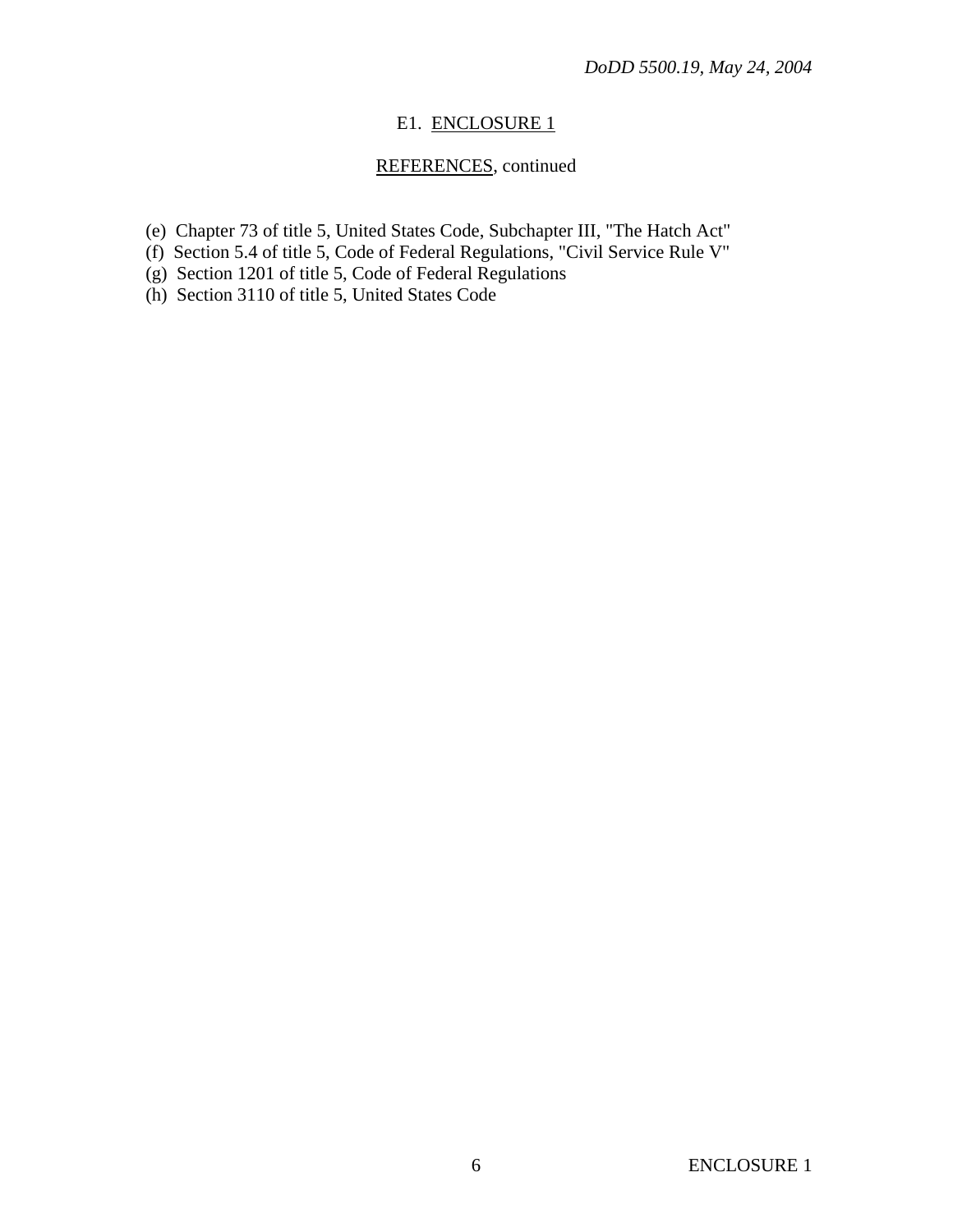### E2. ENCLOSURE 2

### DEFINITIONS

#### E2.1.1. Improper or Illegal Conduct

E2.1.1.1. Reprisal against whistleblowers for disclosures of information under 5 U.S.C. 2302(b)(8) of reference (b). (See paragraph E2.1.5.)

E2.1.1.2. Other prohibited personnel practices under 5 U.S.C. 2302(b)(1) through  $(b)(12)$  of reference  $(b)$ .

E2.1.1.3. Other matters within the jurisdiction of the OSC under 5 U.S.C. 1216 of reference (c).

E2.1.2. Office of the Secretary of Defense (OSD). The principal staff element used by the Secretary and the Deputy Secretary of Defense to exercise authority, direction, and control over the Department of Defense. The OSD shall include the:

E2.1.2.1. Immediate Offices of the Secretary and Deputy Secretary of Defense.

- E2.1.2.2. Under Secretaries of Defense.
- E2.1.2.3. Director of Defense Research and Engineering.
- E2.1.2.4. Assistant Secretaries of Defense.
- E2.1.2.5. General Counsel of the Department of Defense.
- E2.1.2.6. Inspector General of the Department of Defense.
- E2.1.2.7. Director of Operational Test and Evaluation.
- E2.1.2.8. Assistants to the Secretary of Defense.

E2.1.2.9. OSD Directors or equivalents who report directly to the Secretary or Deputy Secretary of Defense.

E2.1.3. Personnel Action, Under 5 U.S.C.  $2302(a)(2)(A)$  of reference (b):

E2.1.3.1. An appointment.

E2.1.3.2. A promotion.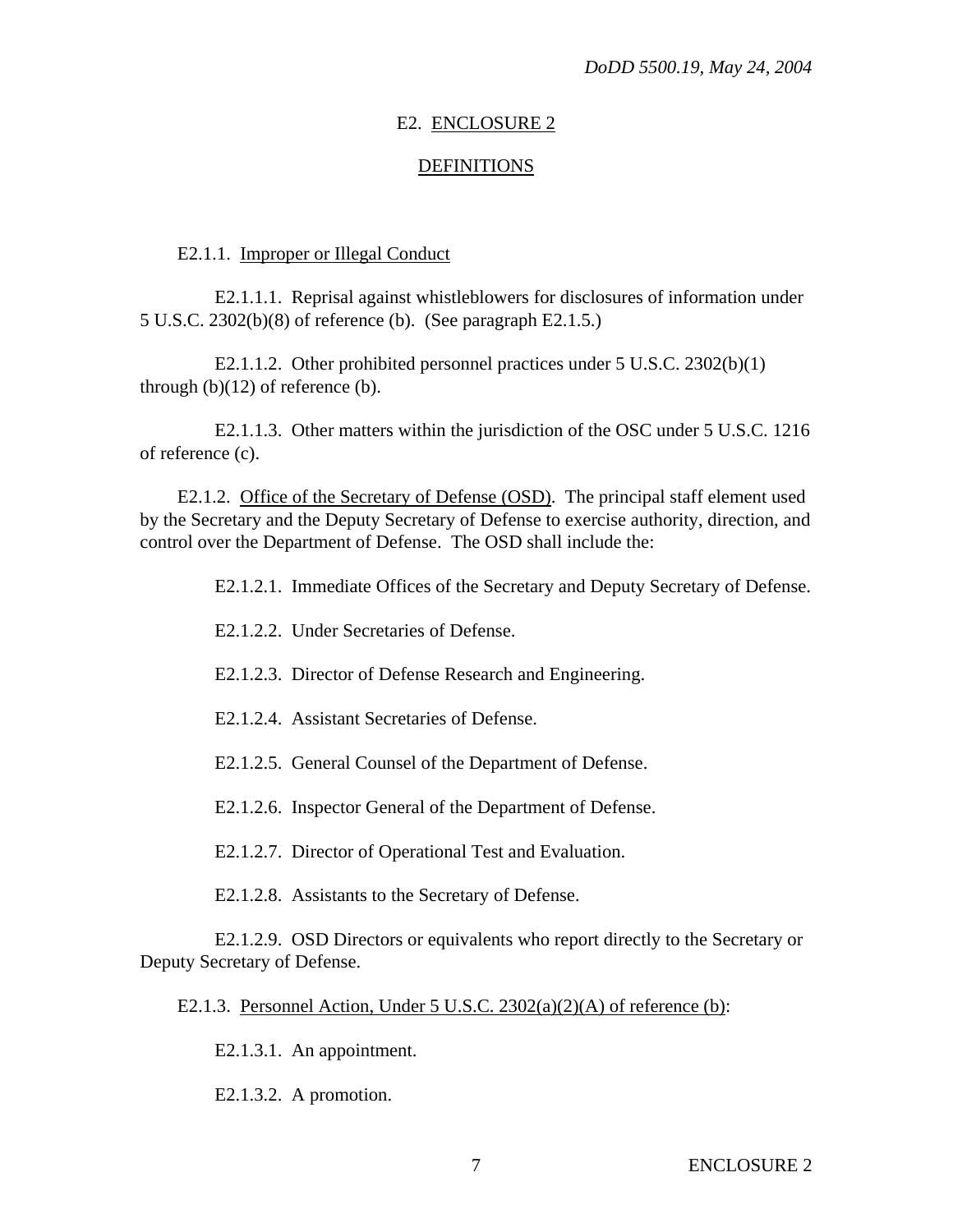E2.1.3.3. An adverse action under Chapter 75 of reference (b) or other disciplinary or corrective action.

E2.1.3.4. A detail, transfer, or reassignment.

E2.1.3.5. A reinstatement.

E2.1.3.6. A restoration.

E2.1.3.7. A reemployment.

E2.1.3.8. A performance evaluation under 5 U.S.C. chapter 43 of reference (b).

E2.1.3.9. A decision to order psychiatric testing or examination.

E2.1.3.10. A decision concerning pay, benefits, or awards, or concerning education or training if the education or training may reasonably be expected to lead to an appointment, promotion, performance evaluation, or other personnel action.

E2.1.3.11. Any significant change in duties, responsibilities, or working conditions.

E2.1.4. Prohibited Personnel Practice. An action taken by an employee who has authority to take, direct others to take, recommend, or approve any personnel action, when such action is prohibited by 5 U.S.C.  $2302(b)(1) - 2302(b)(12)$  of reference (b). Such employee shall not, with respect to his or her authority:

E2.1.4.1. Discriminate for or against any employee or applicant for employment on the basis of race, color, religion, sex, national origin, age, handicapping condition, marital status, or political affiliation, as prohibited by certain specified laws in 5 U.S.C. 2302(b)(1) of reference (b).

E2.1.4.2. Solicit or consider any recommendation or statement, oral or written, with respect to any individual who requests, or is under consideration for, any personnel action, unless the recommendation or statement is based on the personal knowledge or records of the person furnishing it, and consists of an evaluation of the work performance, ability, aptitude, or general qualifications of the individual, or an evaluation of the character, loyalty, or suitability of such individual (5 U.S.C. 2302(b)(2) of reference (b)).

E2.1.4.3. Coerce the political activity of any person (including the providing of any political contribution or service), or take any action against any employee or applicant for employment as a reprisal for the refusal of any person to engage in such political activity (5 U.S.C. 2302(b)(3) of reference (b)).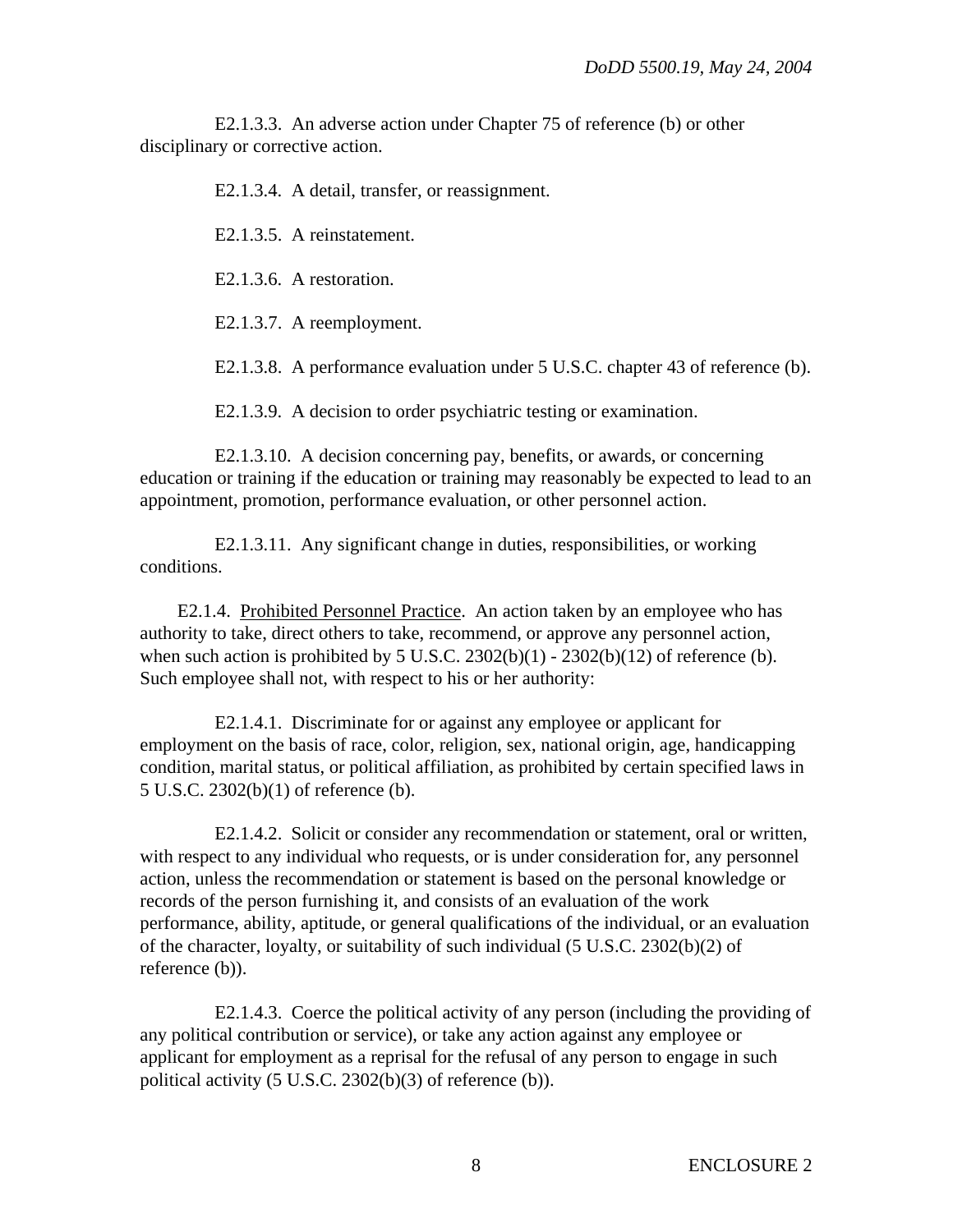E2.1.4.4. Deceive or willfully obstruct any person with respect to such person's right to compete for employment (5 U.S.C. 2302(b)(4) of reference (b)).

E2.1.4.5. Influence any person to withdraw from competition for any position for the purpose of improving or injuring the prospects of any other person for employment (5 U.S.C. 2302(b)(5) of reference (b)).

E2.1.4.6. Grant any preference or advantage not authorized by law, rule, or regulation to any employee or applicant for employment (including defining the scope or manner of competition or the requirements for any position) for the purpose of improving or injuring the prospects of any particular person for employment (5 U.S.C. 2302(b)(6) of reference (b)).

E2.1.4.7. Appoint, employ, promote, advance, or advocate for appointment, employment, promotion, or advancement, in or to a civilian position any individual who is a relative as defined in 5 U.S.C. 3110 (reference (h)) of the employee if the position is in the Agency in which the employee is serving as a public official (as defined in reference (h)) or over which the employee exercises jurisdiction or control as an official (5 U.S.C. 2302(b)(7) of reference (b)).

E2.1.4.8. Take or fail to take, or threaten to take or fail to take, a personnel action with respect to any employee or applicant for employment because of whistleblower disclosures, as set forth in paragraph E2.1.5., below (5 U.S.C. 2302(b)(8) of reference (b)).

E2.1.4.9. Take or fail to take a personnel action against an employee or applicant for employment as a reprisal for the exercise of any appeal, complaint or grievance right granted by law, rule, or regulation or testify for or otherwise lawfully any individual in the exercise of any appeal, complaint, or grievance, right granted by any law, rule or regulation; cooperating with or disclosing any information to the Inspector General of an Agency, or the Special Counsel, in accordance with applicable provisions of law; or for refusing to obey an order that would require an individual to violate a law (5 U.S.C. 2302(b)(9) of reference (b)).

E2.1.4.10. Discriminate for or against any employee or applicant for employment on the basis of conduct that does not adversely affect the performance of the employee or applicant or the performance of others (5 U.S.C. 2302(b)(10) of reference (b)).

E2.1.4.11. Knowingly take, recommend, or approve any personnel action if the taking of such action would violate a veteran's performance requirement; or fail to take, recommend, or approve any personnel action if the failure to take such action would violate a veteran's performance requirement (5 U.S.C. 2302(b)(11) of reference (b)).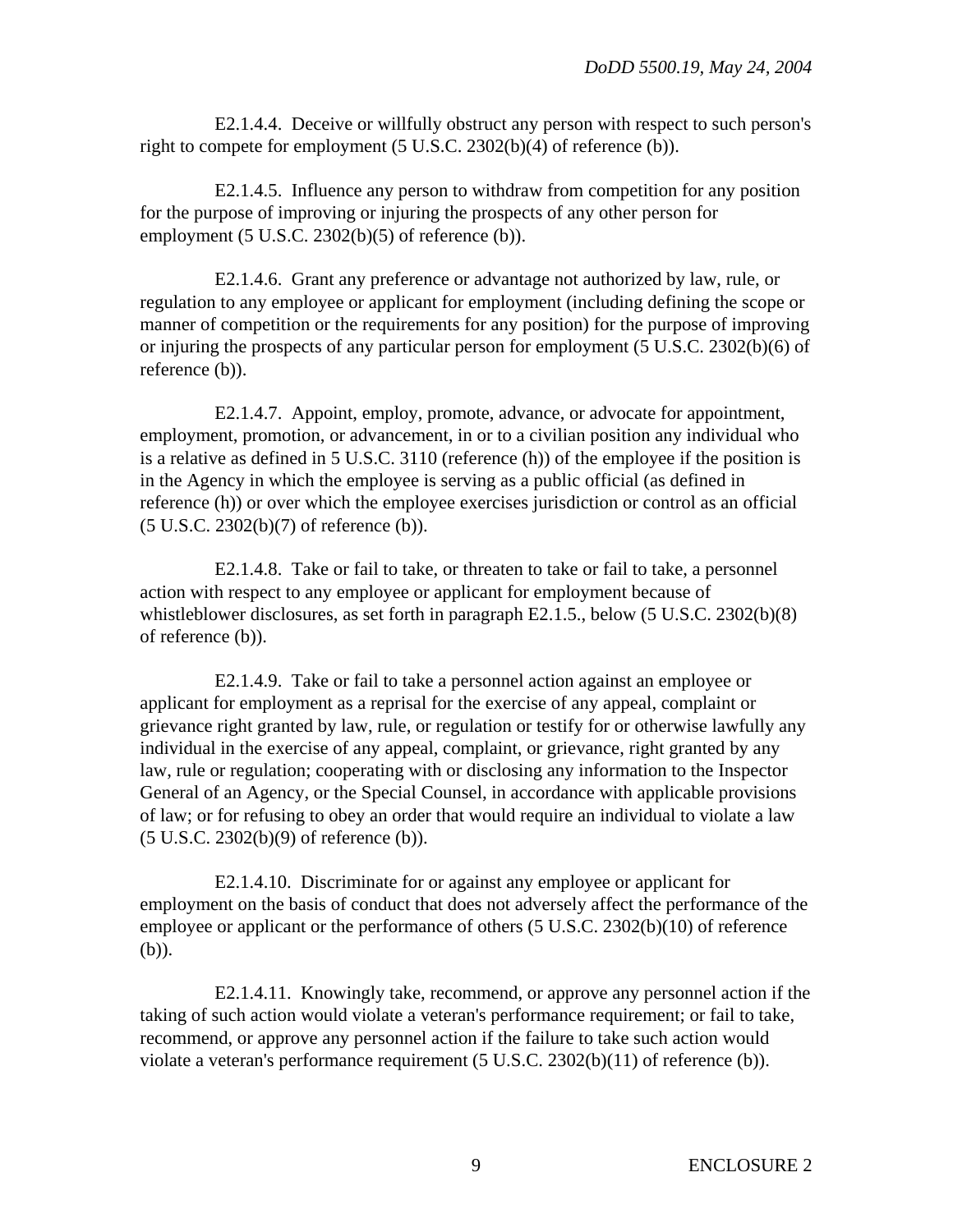E2.1.4.12. Take or fail to take any other personnel action if the taking or, or failure to take, such action violates any law, rule, or regulation implementing, or directly concerning, the merit system principles contained in 5 U.S.C. 2301 (reference (b)) (5 U.S.C. 2302(b)(12) of reference (b)).

E2.1.5. Whistleblower. A present or former Federal employee or applicant for Federal employment who discloses information he or she reasonably believes evidences:

E2.1.5.1. A violation of any law, rule, or regulation;

E2.1.5.2. Gross mismanagement, a gross waste of funds, or an abuse of authority; or

E2.1.5.3. A substantial or specific danger to public health or safety, if such disclosures are not specifically prohibited by law and if such information is not specifically required by Executive order to be kept secret in the interest of national defense or the conduct of foreign affairs (5 U.S.C. 2302(b)(8)(A) of. reference (b)).

E2.1.5.4. A present or former Federal employee or applicant for Federal employment who discloses to the Special Counsel, or to the Inspector General of an Agency, or another employee designated by the Head of the Agency to receive such disclosures, information which the employee reasonably believes evidences:

E2.1.5.4.1. A violation of any law, rule, or regulation.

E2.1.5.4.2. Gross mismanagement, a gross waste of funds, an abuse of authority; or

E2.1.5.4.3. A substantial and specific danger to public health or safety (5 U.S.C. 2302(b)(8)(B) of reference (b)).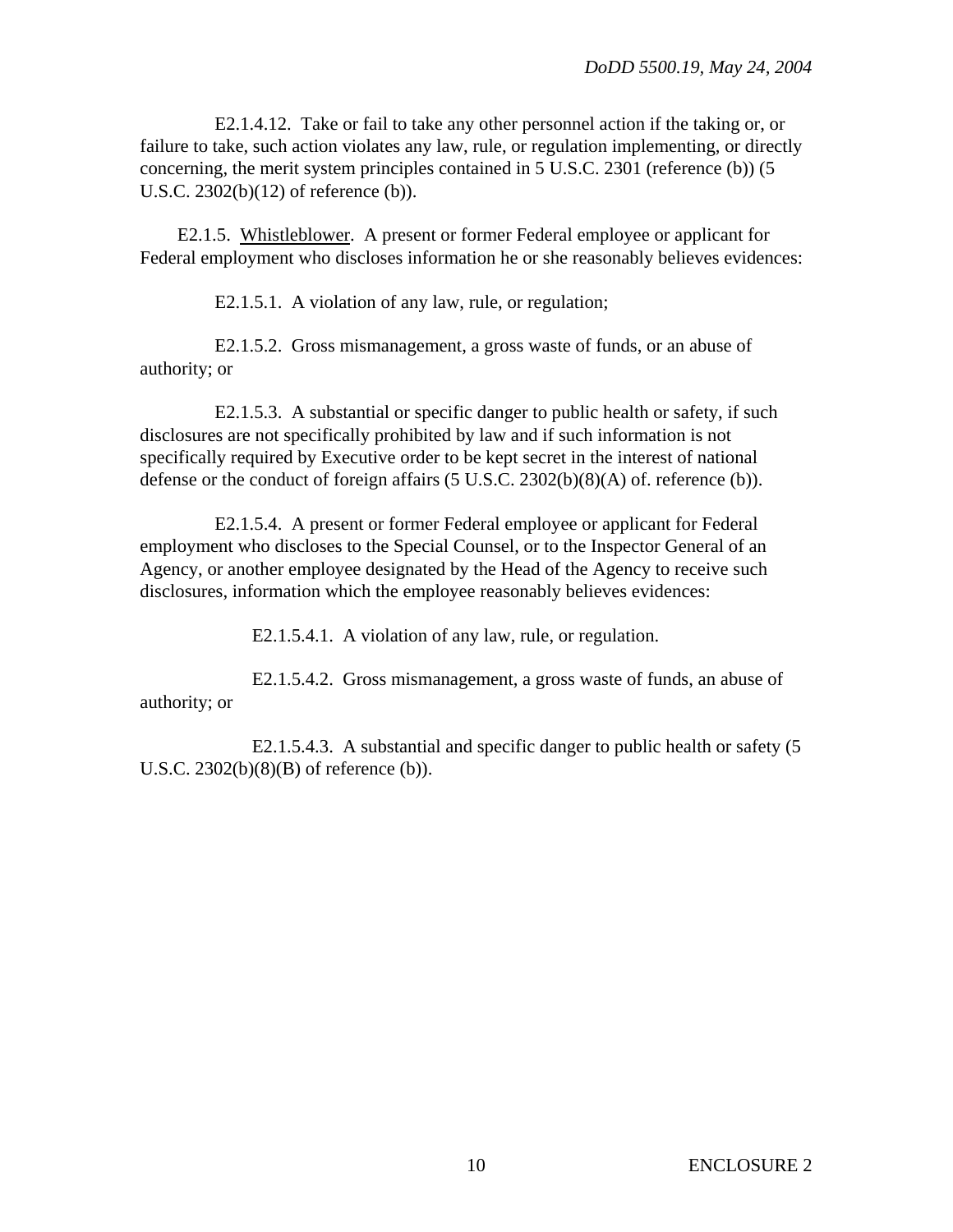## E3. ENCLOSURE 3

### GUIDANCE ON COOPERATION WITH THE OSC

#### E3.1. DISCLOSURES OF INFORMATION

Disclosures of information received from the OSC under 5 U.S.C. 1213 of reference (b):

E3.1.1. Disclosures of information referred by the OSC to the Secretary of Defense or to a Defense Agency (other than the DLA) shall be forwarded to the IG, DoD.

E3.1.2. Disclosures of information to a Military Department or to the Director, DLA by the OSC shall be forwarded to the General Counsel of that Component.

E3.1.3. Upon receipt of a referral under paragraph E3.1.1. or E3.1.2., above, the IG, DoD, or the GC of the DoD Component concerned, as appropriate, shall ensure compliance with 5 U.S.C. 1213 of reference (c) by obtaining a suitable investigation of an allegation, including compliance with time limits for reporting results of the investigation and personal review of the report by the Head of the DoD Component when required.

E3.1.4. Copies of each allegation referred under paragraph E3.1.2., above, shall be forwarded by the General Counsel concerned to the IG, DoD.

#### E3.2. OSC INVESTIGATIONS OF PROHIBITED PERSONNEL PRACTICES

E3.2.1. The Head of each DoD Component shall designate a Senior Management Official to:

E3.2.1.1. Serve as a point of contact in providing assistance to the OSC in conducting investigations of alleged prohibited activities before any designation of an attorney of record for the DoD Component or individual respondent for matters in litigation.

E3.2.1.2. Monitor those investigations.

E3.2.1.3. Ensure that appropriate DoD Component personnel are fully apprised of the nature and basis for an OSC investigation, as well as the rights and duties of DoD Component personnel in regard to such investigations.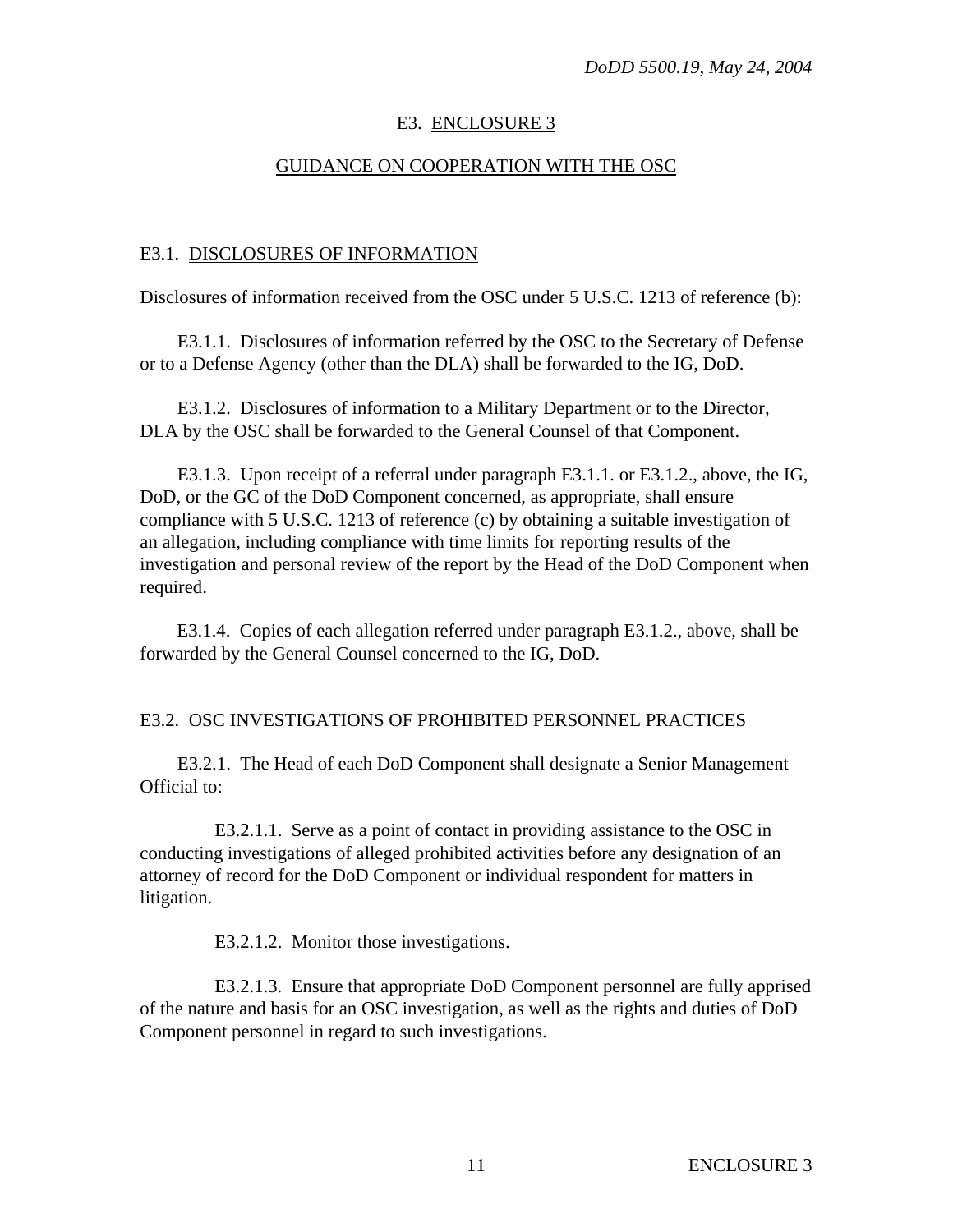E3.2.1.4. Ensure that any corrective or disciplinary action considered appropriate because of facts disclosed by such an investigation is accomplished under paragraph E3.2.2., below, in a timely manner.

E3.2.2. The designated Senior Management Official shall have authority to:

E3.2.2.1. Refer to responsible officials recommendations by the OSC for corrective action.

E3.2.2.2. Seek OSC approval of proposed disciplinary action against an employee for an alleged prohibited personnel practice or illegal or improper act under investigation by the OSC when it is determined that such discipline is warranted.

E3.2.2.3. Ensure that disciplinary action against an employee adjudged at fault following completion of an OSC investigation has been considered to avoid the need for a proceeding before the MSPB.

E3.2.2.4. Ensure that information concerning members of the Armed Forces who are found by the DoD Component to have committed a prohibited personnel practice or other violation of this Directive in the exercise of authority over civilian personnel is referred to appropriate military authority.

E3.2.3. The Senior Management Official shall:

E3.2.3.1. Establish a system under which an employee is identified to serve as the Liaison Officer for any OSC investigator who may initiate an investigation at a facility, base, or installation for which the employee is assigned liaison duties. It shall be the responsibility of the Liaison Officer to:

E3.2.3.1.1. Assist the OSC investigator.

E3.2.3.1.2. Ensure that all OSC requests for documents are in writing.

E3.2.3.1.3. Process such requests, as well as all requests for interviews.

E3.2.3.2. Determine, to the extent practicable, whether an investigation is being, or has been, conducted that replicates in whole or in part the proposed or incomplete investigation by the OSC, and convey that information to the OSC whenever this might avoid redundant investigative effort.

E3.2.3.3. Inform the General Counsel of the DoD Component concerned of any OSC investigation and consult with the General Counsel on any legal issue related to an OSC investigation.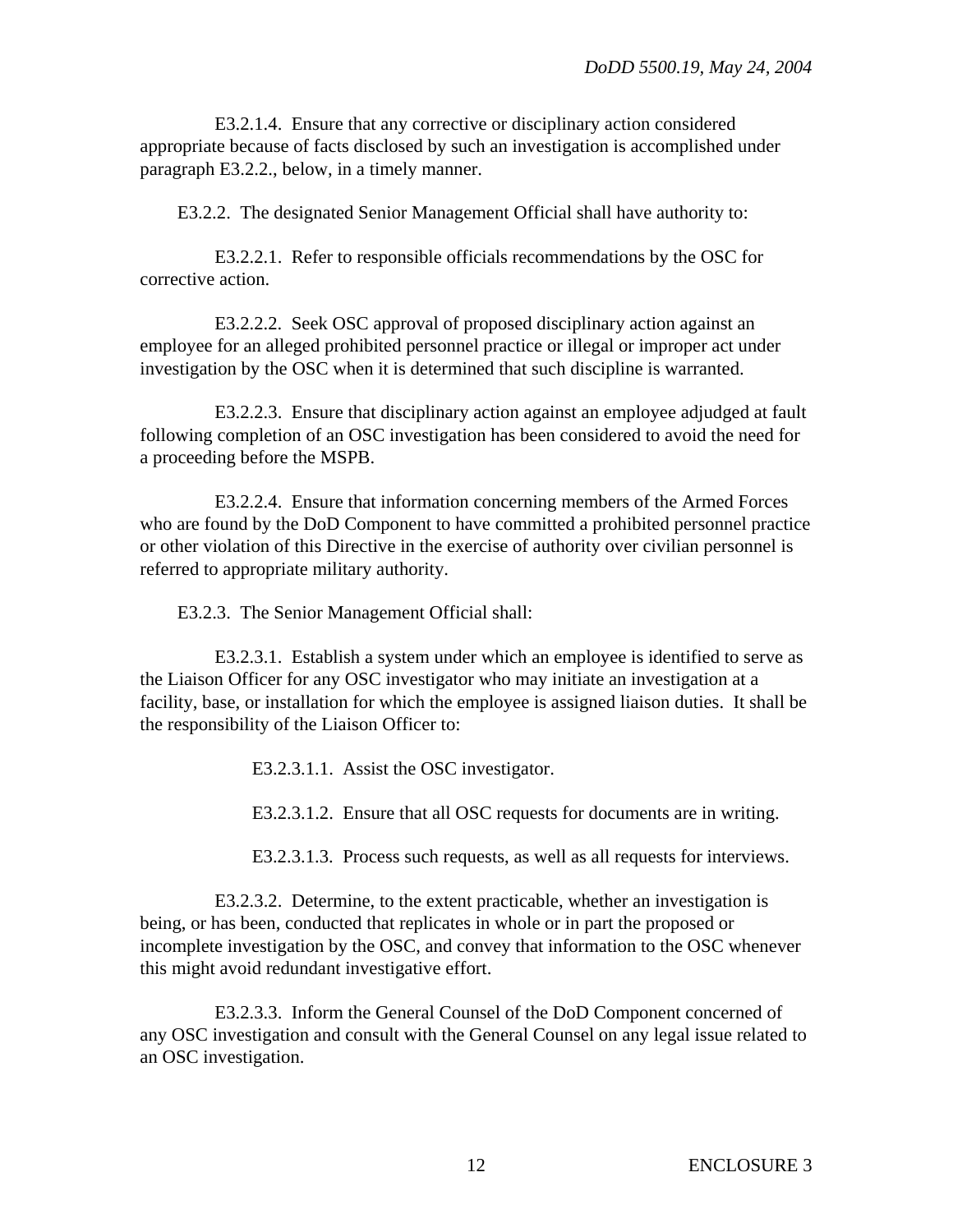E3.2.3.4. Ensure that DoD Component personnel involved are given timely legal and policy advice, through arrangements effected by the Liaison Officer, on the nature and basis for an OSC investigation, the authority of the OSC, and the rights and duties of DoD Component personnel, including those set forth in enclosure 4.

E3.2.3.5. Inform the IG, DoD, of any OSC investigation of an alleged prohibited personnel practice that is identified as having resulted from a whistleblower complaint or involves an allegation of otherwise illegal or improper conduct.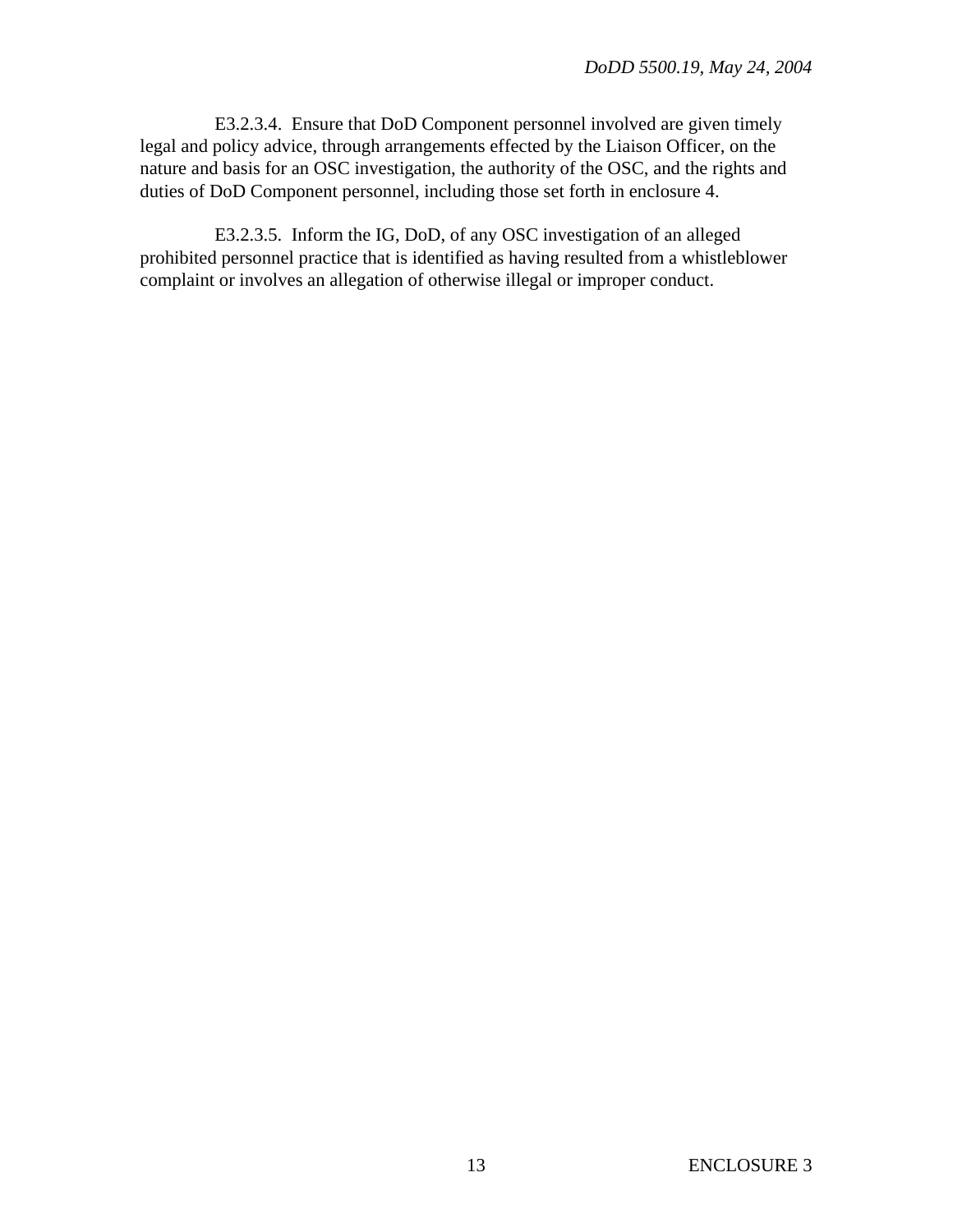#### E4. ENCLOSURE 4

#### LEGAL REPRESENTATION

E4.1.1. An employee or member of the Armed Forces asked to provide information (testimonial or documentary) to the OSC in the course of an investigation by that office may obtain legal advice from DoD attorneys, both civilian and military, on that employee's or member's rights and obligations. This includes assistance at any interviews with OSC investigators. However, the attorney-client relationship shall not be established unless the employee is suspected or accused by the OSC of committing a prohibited personnel practice or other illegal or improper act and has been assigned DoD counsel.

E4.1.2. An employee who believes that he or she is suspected or has been accused by the OSC of committing a prohibited personnel practice or other illegal or improper act may obtain legal representation from the Department of Defense under the conditions prescribed in subparagraph 5.1.1. of this Directive, except as provided in paragraph E4.1.7., below. The attorney assigned shall be a military member or employee from another DoD Component whenever an attorney from the same DoD Component is likely to face a conflict between his or her ethical obligation to the employee client and to the DoD Component employer, and in any case where the suspected or accused employee has requested representation from another DoD Component. Outside legal counsel may be retained by the DoD Component on behalf of the employee only under unusual circumstances and only with the personal approval of the GC, DoD.

E4.1.3. The General Counsel responsible for authorizing representation shall determine whether a conflict is liable to occur if an attorney from the same DoD Component is assigned to represent the employee and, in that case or in a case in which the suspected or accused employee has requested representation from another DoD Component, shall seek the assistance of another General Counsel in obtaining representation from outside the DoD Component. The General Counsels of the Military Departments and the Director, DLA shall ensure the availability of appropriately trained counsel for assignment to such cases.

E4.1.4. To obtain legal representation the employee:

E4.1.4.1. Must request legal representation, in writing, together with all process and pleadings served, and explain the circumstances that justify DoD legal assistance.

E4.1.4.2. Indicate whether he or she has retained legal counsel from outside the Department of Defense.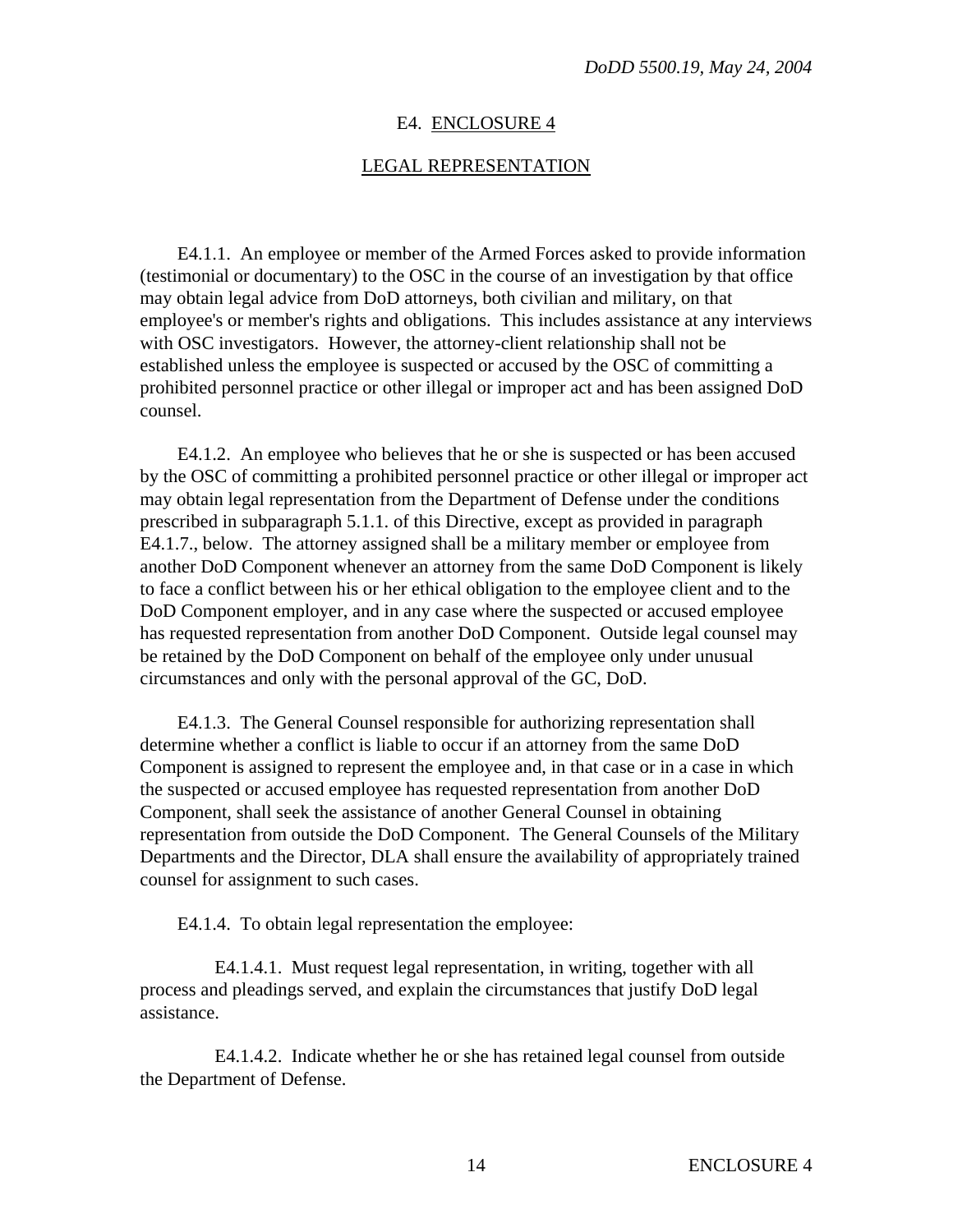E4.1.4.3. Obtain a written certification from his or her supervisor that the employee was acting within the scope of his or her official duties, and that no adverse or disciplinary personnel action against the employee for the conduct being investigated by the OSC has been initiated by the DoD Component.

E4.1.5. Employee requests for legal representation must be approved by the GC, DoD, for employees of the OSD or a Defense Agency (other than the DLA), or by the General Counsel of a Military Department or the General Counsel of the DLA for employees of those DoD Components.

E4.1.6. The conditions of legal representation must be explained to the accused employee in writing and accepted in writing by that employee.

E4.1.7. DoD resources may not be used to provide legal representation for an employee with respect to a DoD disciplinary action against the employee for committing or participating in a prohibited personnel practice or for engaging in illegal or improper conduct, regardless of whether that participation or conduct is also the basis for the disciplinary action proposed by the OSC.

E4.1.8. After approval of an employee's request, under paragraph E4.1.4., above, a DoD attorney shall be assigned (or, in unusual circumstances, outside counsel retained) as the employee's representative in matters pending before the OSC or the MSPB. This approval may be limited to representing the employee only with respect to some of the pending matters if other specific matters of concern to the OSC or the MSPB do not satisfy the requirements of this Directive.

E4.1.9. An attorney-client relationship shall be established and continued between the suspected or accused employee and assigned DoD counsel.

E4.1.10. In representing a DoD employee under this Directive, a DoD attorney designated counsel for the employee shall act as a vigorous advocate of the employee's individual legal interests before the OSC or the MSPB; the attorney's professional responsibility to the Department of Defense and his or her employing DoD Component will be satisfied by fulfilling this responsibility to the employee. Legal representation may be terminated only with the approval of the General Counsel who authorized representation, and normally only on the basis of information not available at the time the attorney was assigned.

E4.1.11. The attorney-client relationship may be terminated if the assigned DoD counsel for the employee determines, with the approval of the General Counsel who authorizes representation, that:

E4.1.11.1. The employee was acting outside the scope of his or her official duties when engaging in the conduct that is the basis for the OSC investigation or charge.